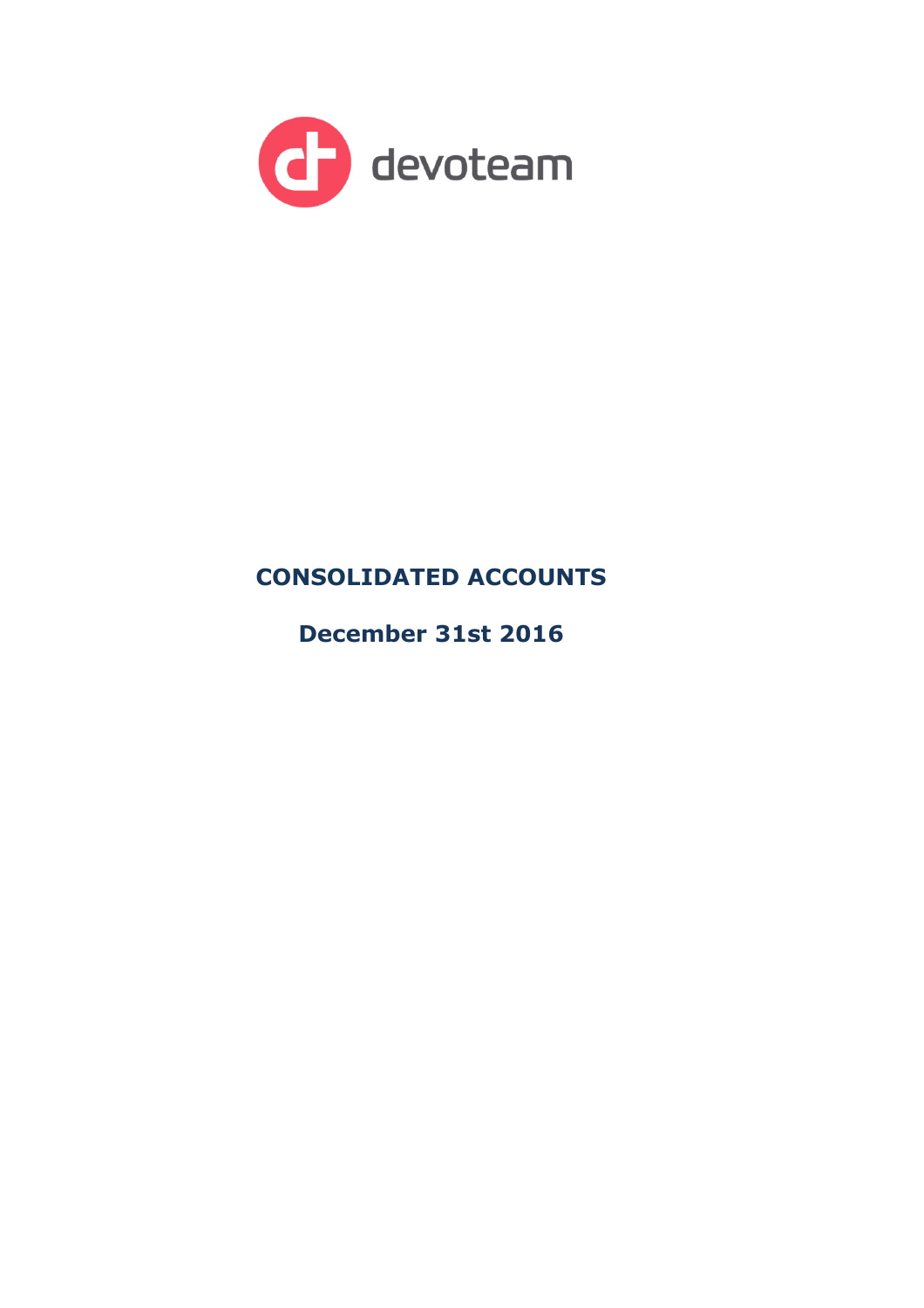## **CONSOLIDATED STATEMENT OF FINANCIAL POSITION**

| <b>ASSETS (in thousands of euros)</b> | <b>31 December</b><br>2016 | <b>31 December</b><br>2015 |
|---------------------------------------|----------------------------|----------------------------|
| Goodwill                              | 81 154                     | 76 721                     |
| Other intangible assets               | 1 5 5 7                    | 2 2 9 0                    |
| Tangible assets                       | 5 4 7 1                    | 4 2 4 5                    |
| <b>Financial assets</b>               | 2 9 3 5                    | 3 0 9 5                    |
| Investments in associates             | 900                        | 1 7 2 9                    |
| Investments property                  | 1827                       | 2 2 8 4                    |
| Deferred tax assets                   | 6 3 5 3                    | 6 9 1 2                    |
| Other non-current assets              | 272                        | 274                        |
| <b>TOTAL NON-CURRENT ASSETS</b>       | 100 469                    | 97 550                     |
| Trade receivables                     | 163 599                    | 148 643                    |
| Other receivables                     | 29 788                     | 24 513                     |
| Tax receivables                       | 11 794                     | 11 351                     |
| Other current financial assets        | 2 7 6 2                    | 3 503                      |
| Cash management assets                | 1 670                      | 2 4 6 4                    |
| Cash and cash equivalents             | 92 033                     | 72 534                     |
| <b>TOTAL CURRENT ASSETS</b>           | 301 647                    | 263 009                    |
| <b>TOTAL ASSETS</b>                   | 402 117                    | 360 558                    |

| <b>SHAREHOLDERS' FUNDS &amp; LIABILITIES (in thousands of</b><br>euros) | <b>31 December</b><br>2016 | <b>31 December</b><br>2015 |
|-------------------------------------------------------------------------|----------------------------|----------------------------|
| Share capital                                                           | 1 2 6 2                    | 1 2 4 3                    |
| Share premium                                                           | 1845                       | 164                        |
| Consolidated reserves                                                   | 125 223                    | 117 988                    |
| Treasury shares                                                         | (11839)                    | (12983)                    |
| <b>Translation reserves</b>                                             | 42                         | 557                        |
| Profit for the year                                                     | 19 807                     | 16 211                     |
| TOTAL EQUITY ATTRIB. TO EQUITY HOLDERS OF PARENT<br><b>COMPANY</b>      | 136 341                    | 123 178                    |
| Non-controlling interests                                               | 9 7 7 8                    | 7 9 9 0                    |
| <b>TOTAL EQUITY</b>                                                     | 146 119                    | 131 168                    |
| Loans and borrowings                                                    | 31 765                     | 32 006                     |
| Provisions                                                              | 6 0 5 6                    | 4 0 4 5                    |
| Deferred tax liabilities                                                | 750                        | 865                        |
| Other liabilities                                                       | 4 7 1 2                    | 2 8 9 0                    |
| <b>TOTAL NON-CURRENT LIABILITIES</b>                                    | 43 283                     | 39 806                     |
| Loans, borrowings and bank overdraft                                    | 2 4 7 3                    | 3 0 3 5                    |
| Provisions                                                              | 3 0 5 9                    | 3 9 9 1                    |
| Trade payables                                                          | 64 646                     | 56 712                     |
| Tax and social security liabilities                                     | 80 044                     | 74 139                     |
| Income tax payable                                                      | 3 5 7 3                    | 1 7 5 2                    |
| Other liabilities                                                       | 58 920                     | 49 953                     |
| <b>TOTAL CURRENT LIABILITIES</b>                                        | 212 715                    | 189 584                    |
| <b>TOTAL LIABILITIES</b>                                                | 255 998                    | 229 390                    |
| <b>TOTAL EQUITY &amp; LIABILITIES</b>                                   | 402 117                    | 360 558                    |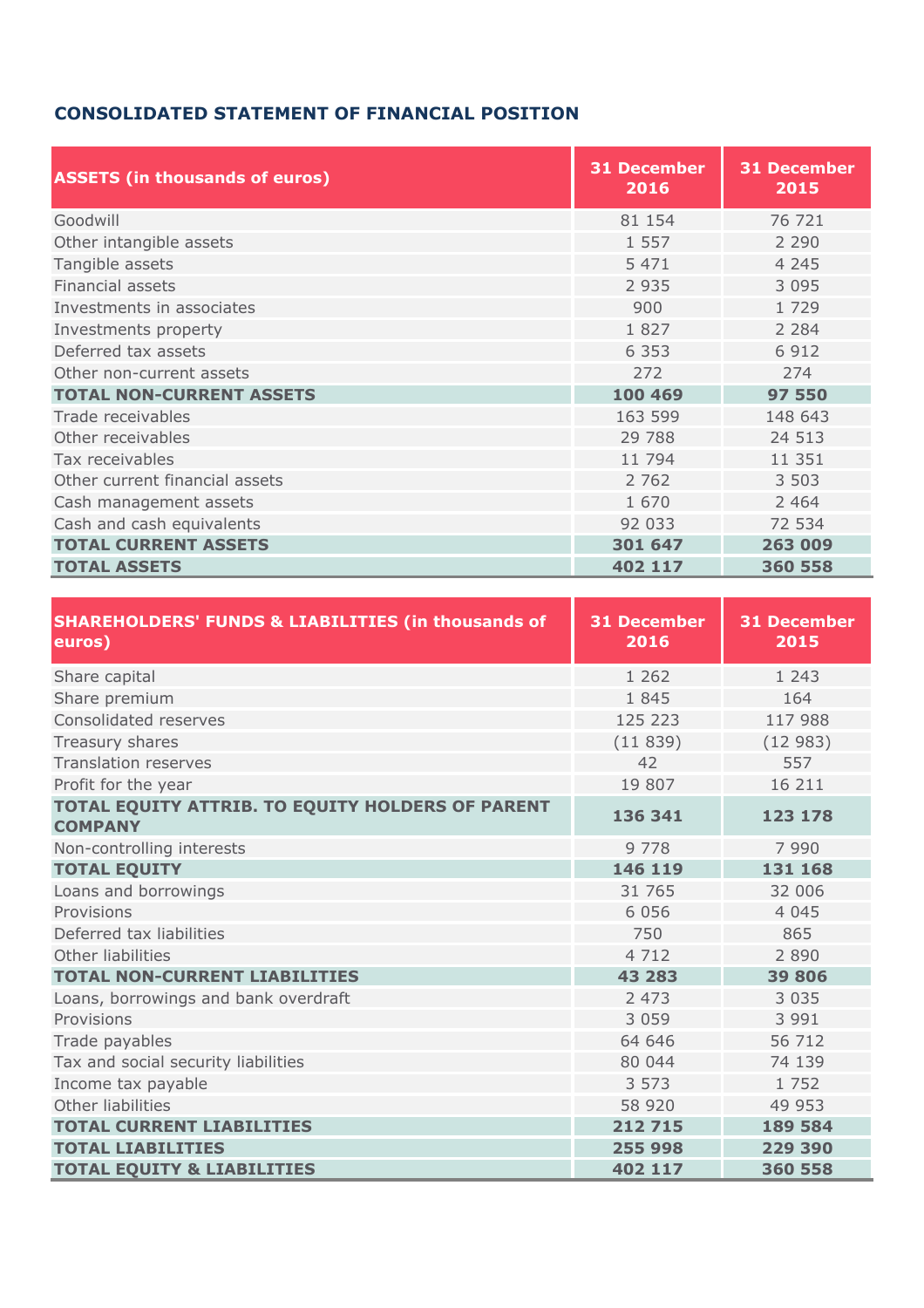## **CONSOLIDATED INCOME STATEMENT**

| (in thousands of euros, except per share amounts)            | <b>31 December</b><br>2016 | <b>31 December</b><br>2015 |  |  |
|--------------------------------------------------------------|----------------------------|----------------------------|--|--|
| <b>NET SALES</b>                                             | 555 701                    | 485 324                    |  |  |
| Other income                                                 |                            |                            |  |  |
| <b>CURRENT OPERATING INCOME</b>                              | 555 701                    | 485 324                    |  |  |
| Purchase of merchandise                                      | (15009)                    | (10152)                    |  |  |
| Other purchase and external charges                          | (216 284)                  | (182039)                   |  |  |
| <b>Taxes</b>                                                 | (3613)                     | (3514)                     |  |  |
| Payroll expenses                                             | (269 399)                  | (250 621)                  |  |  |
| Fixed assets depreciation                                    | (3 207)                    | (3 432)                    |  |  |
| Increase in provision from current assets                    | (1144)                     | (1288)                     |  |  |
| Other expenses                                               | $\overline{0}$             | (400)                      |  |  |
| <b>CURRENT OPERATING EXPENSES</b>                            | (508656)                   | (451446)                   |  |  |
| <b>OPERATING MARGIN</b>                                      | 47 044                     | 33 878                     |  |  |
| Cost of share-based payment                                  | (1422)                     | (8)                        |  |  |
| Amort. of customer relationships resulting from acquisitions | (274)                      | (496)                      |  |  |
| <b>CURRENT OPERATING PROFIT</b>                              | 45 349                     | 33 373                     |  |  |
| Other operating income                                       | 999                        | 569                        |  |  |
| Other operating expenses                                     | (8366)                     | (5581)                     |  |  |
| <b>OPERATING PROFIT</b>                                      | 37 982                     | 28 3 6 2                   |  |  |
| Financial income                                             | 775                        | 596                        |  |  |
| Financial expenses                                           | (3184)                     | (1847)                     |  |  |
| <b>FINANCIAL RESULT</b>                                      | (2409)                     | (1251)                     |  |  |
| Share of profit of associates                                | 132                        | 100                        |  |  |
| <b>PROFIT BEFORE INCOME TAX</b>                              | 35 705                     | 27 211                     |  |  |
| Income tax expense                                           | (12 289)                   | (8593)                     |  |  |
| <b>PROFIT FOR THE YEAR</b>                                   | 23 416                     | 18 6 19                    |  |  |
| Attributable to:                                             |                            |                            |  |  |
| <b>Equity holders of the parent company</b>                  | 19 807                     | 16 210                     |  |  |
| Non-controlling interests                                    | 3 609                      | 2 4 0 8                    |  |  |
| <b>Basic earnings per share (euro)</b>                       | 2,54                       | 2,14                       |  |  |
| <b>Diluted earnings per share (euro)</b>                     | 2,54                       | 2,12                       |  |  |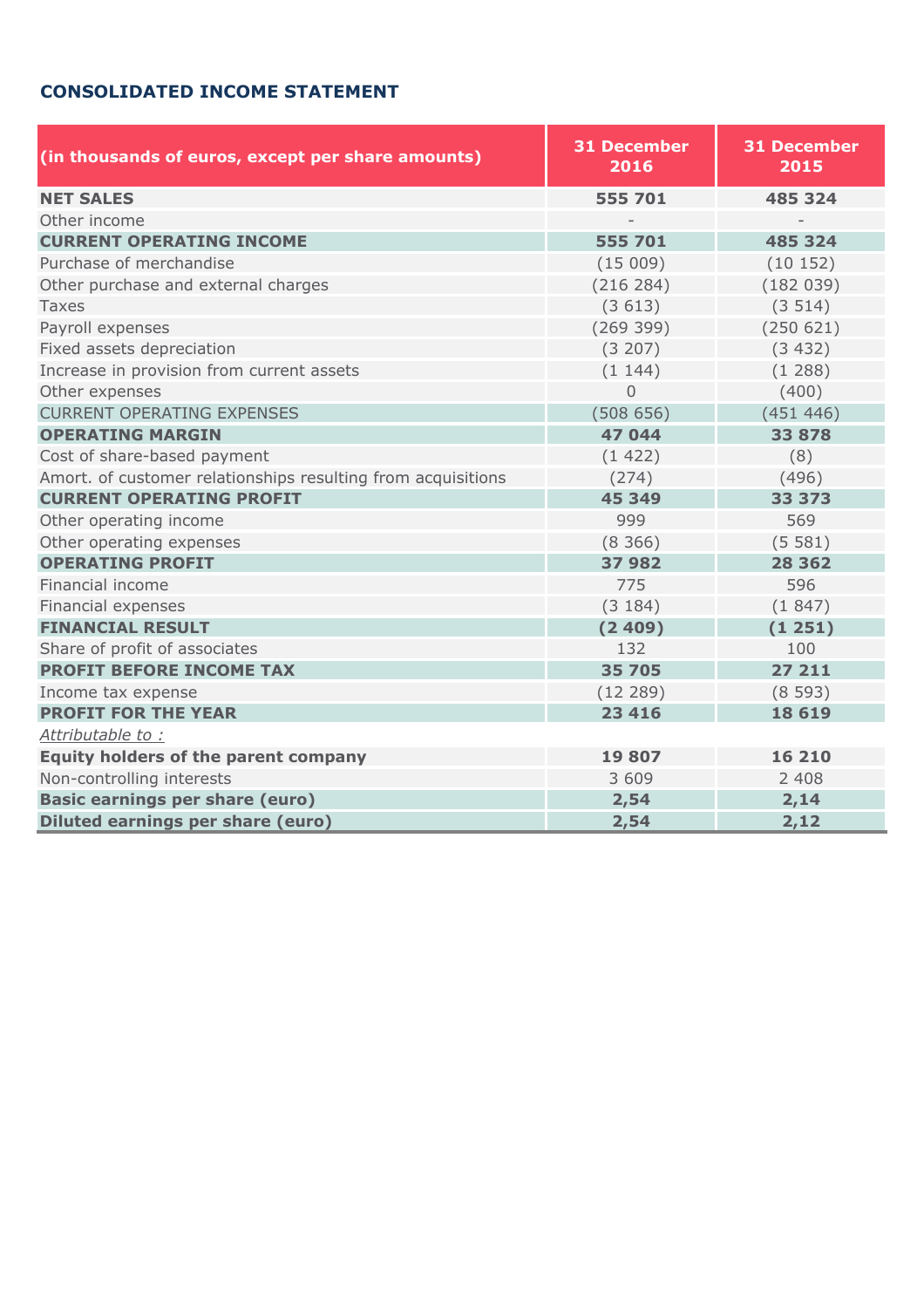### **CONSOLIDATED STATEMENT OF COMPREHENSIVE INCOME**

| (in thousands of euros)                                              | <b>31 December</b><br>2016 | <b>31 December</b><br>2015 |
|----------------------------------------------------------------------|----------------------------|----------------------------|
| Profit for the year                                                  | 23 4 16                    | 18 6 19                    |
| Defined benefit plan actuarial gains (losses)                        | (559)                      | (84)                       |
| Deferred taxes on defined benefit plan actuarial gains (losses)      | 150                        | 7                          |
| Items that will never be reclassified to profit or loss              | (409)                      | (77)                       |
| Foreign currency translation differences                             | 496                        | 806                        |
| Items that are or may be reclassified subsequently to profit or loss | 496                        | 806                        |
| Other comprehensive income (loss) for the year, net of income tax    | 87                         | 729                        |
| <b>TOTAL COMPREHENSIVE INCOME FOR THE YEAR</b>                       | 23 503                     | 19 348                     |
| Attributable to:                                                     |                            |                            |
| Equity holders of the parent company                                 | 19 824                     | 16 809                     |
| Non-controlling interests                                            | 3 6 7 9                    | 2 5 3 8                    |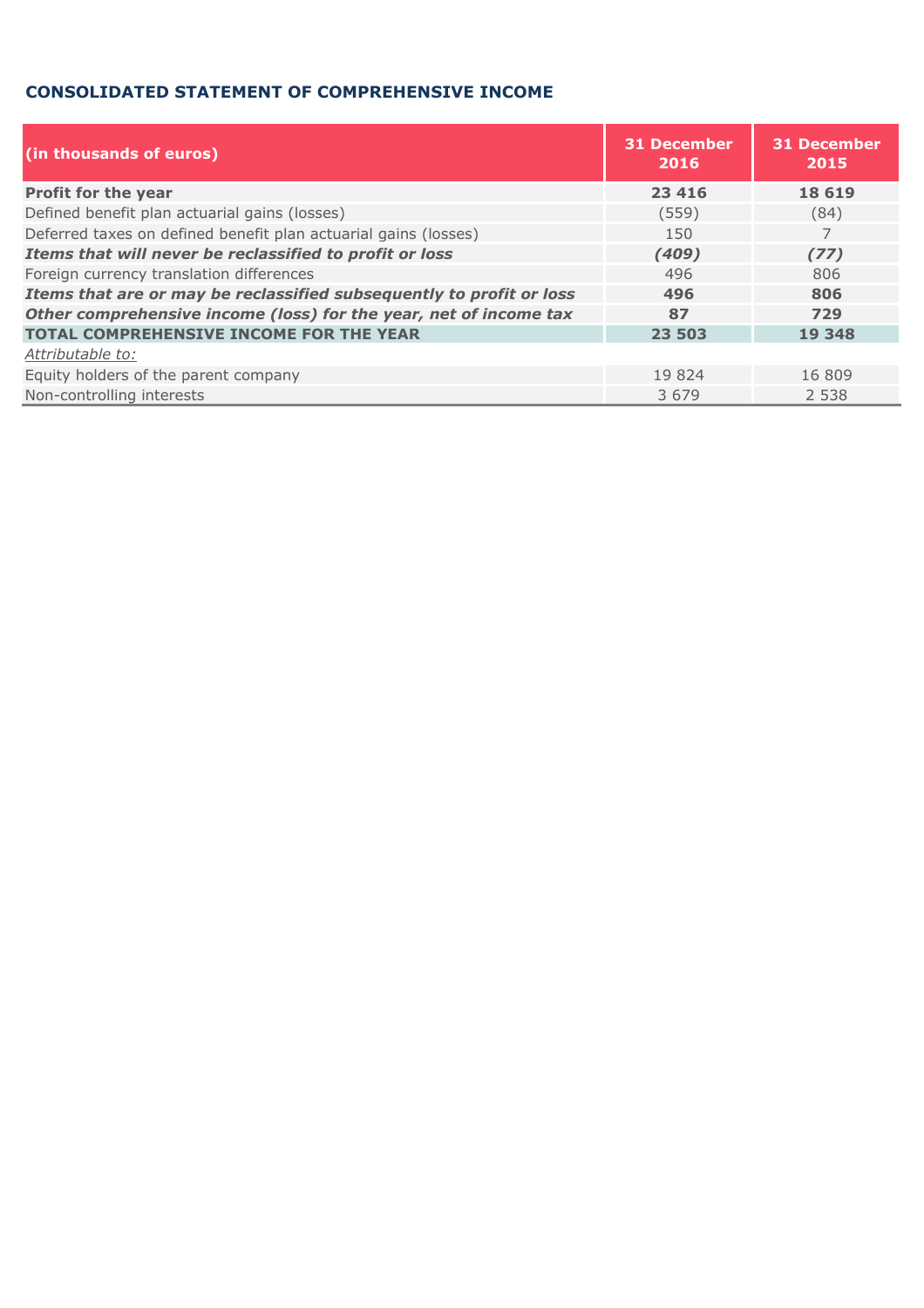### **CONSOLIDATED STATEMENT OF CASH FLOWS**

| (in thousands of euros)                                               | <b>31 December</b><br>2016 | <b>31 December</b><br>2015 |  |  |
|-----------------------------------------------------------------------|----------------------------|----------------------------|--|--|
| Profit for the year                                                   | 23 416                     | 18 6 19                    |  |  |
| Adjustments for:                                                      |                            |                            |  |  |
| Share of profit of associates                                         | (132)                      | (100)                      |  |  |
| Income tax expense                                                    | 12 289                     | 8 5 9 3                    |  |  |
| Amortisation and provision                                            | 6 1 9 3                    | 4 9 8 8                    |  |  |
| Other transactions without impact on cash and cash equivalents        | 1 0 3 1                    | (49)                       |  |  |
| Assets hold                                                           | 819                        | 634                        |  |  |
| Net interests income                                                  | 1 373                      | 1 188                      |  |  |
| Change in net working capital                                         | 9 2 1 9                    | (7325)                     |  |  |
| Income tax paid                                                       | (7217)                     | (6018)                     |  |  |
| Net cash from operating activities                                    | 46 991                     | 20 5 29                    |  |  |
| Purchase of fixed assets                                              | (3691)                     | (2436)                     |  |  |
| Purchase of financial assets                                          | (966)                      | (1457)                     |  |  |
| Proceed from sale of fixed assets                                     | 41                         | 634                        |  |  |
| Dividends received                                                    | 85                         | $\Omega$                   |  |  |
| Proceed from sale of financial assets                                 | 1 9 3 0                    | 592                        |  |  |
| Proceed of subsidiaries, net of cash divested                         | 892                        | 86                         |  |  |
| Acquisition of subsidiaries, net of cash acquired                     | (6958)                     | (3 182)                    |  |  |
| Net cash from investing activities                                    | (8668)                     | (5764)                     |  |  |
| Proceeds from issue of share capital                                  | 1 701                      | 288                        |  |  |
| Repayments of borrowings                                              | (990)                      | (4106)                     |  |  |
| Proceeds from borrowings                                              | 617                        | 29 784                     |  |  |
| Change in factored receivables (net of security deposit)              | (8136)                     | 529                        |  |  |
| Interests paid                                                        | (1634)                     | (724)                      |  |  |
| Acquisition of non-controlling interests                              | (7352)                     | (500)                      |  |  |
| Reduction in ownership interests while retaining control              | 189                        | 282                        |  |  |
| Dividends paid                                                        | (4531)                     | (3330)                     |  |  |
| Transactions on own shares                                            | 1 2 9 5                    | (818)                      |  |  |
| <b>Net cash from financing activities</b>                             | (18841)                    | 21 4 0 5                   |  |  |
| Net change in cash and cash equivalents                               | 19 483                     | 36 170                     |  |  |
| Net cash and cash equivalents at year start                           | 71 039                     | 34 698                     |  |  |
| Effect of exchange rate fluctuation on cash held                      | 491                        | 171                        |  |  |
| Net cash and cash equivalents at year end                             | 91 013                     | 71039                      |  |  |
| Reconciliation with cash and cash equivalents in the balance sheet    |                            |                            |  |  |
| Cash and cash equivalents in the balance sheet                        | 92 033                     | 72 534                     |  |  |
| <b>Bank overdrafts</b>                                                | (1020)                     | (1495)                     |  |  |
| Cash and cash equivalents in the consolidated statement of cash flows | 91 013                     | 71039                      |  |  |